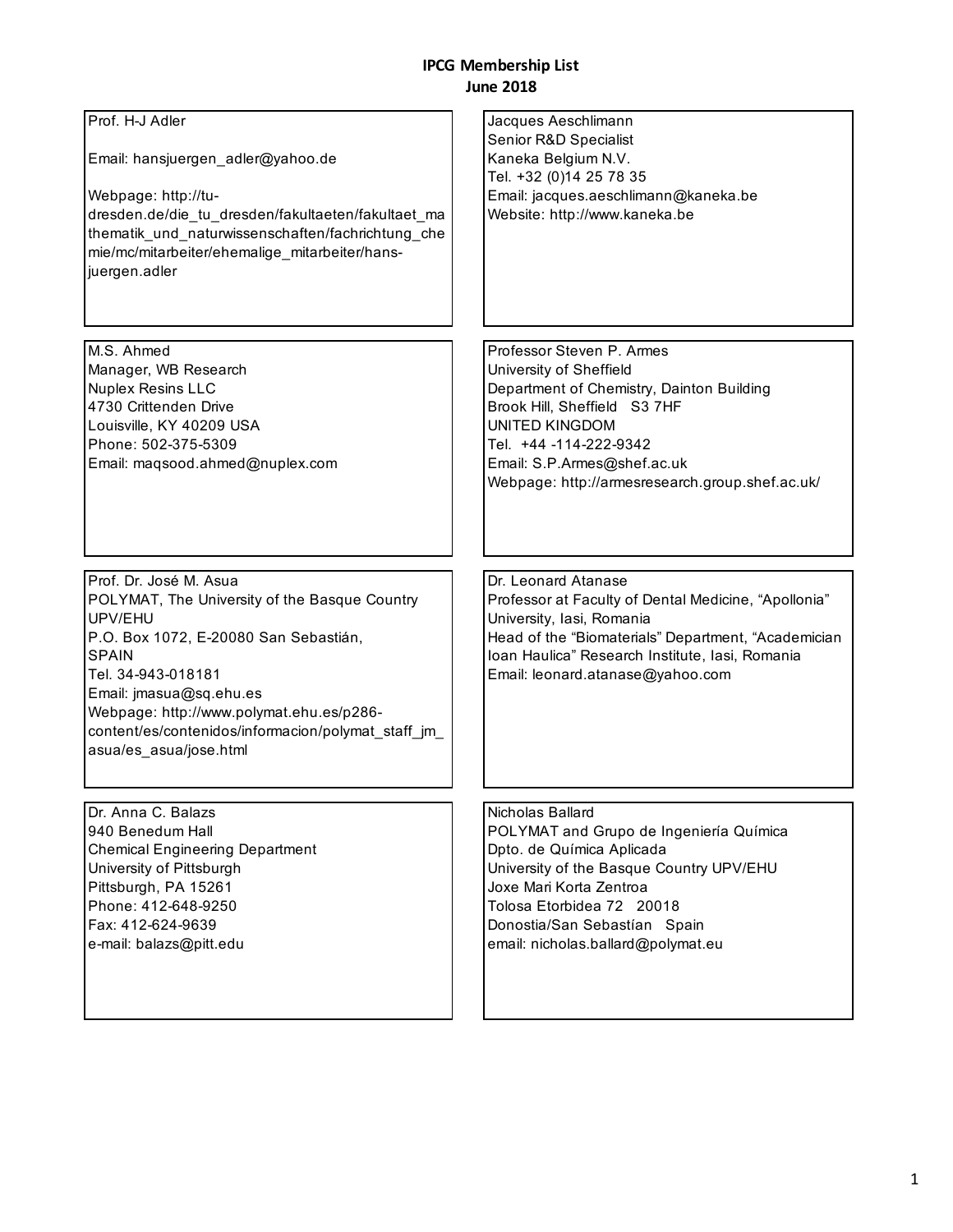Prof. Dr. M. Ballauff F-I2 Soft Matter and Functional Materials Glienicker Straße 100, 14109 Berlin AND Humboldt University Berlin Department of Physics GERMANY Tel. +49 30 8062-3071 Email: matthias.ballauff@helmholtz-berlin.de Webpage: http://www.helmholtzberlin.de/pubbin/vkart.pl?v=kzunu

Dr. Ir. S.A.F. Bon University of Warwick Department of Chemistry Coventry, West-Midlands CV4 7AL UNITED KINGDOM Tel. +44 (0)2476 574009 Email: s.bon@warwick.ac.uk Webpage: http://www2.warwick.ac.uk/fac/sci/chemistry/research/ materialschemistry/bon/

Dr. David Campbell Senior Research Manager BASF Advanced Materials and Systems Research Resins and Polymer Colloids BASF Corporation 48192 Wyandotte, USA Phone: +1 734 324-6183 Mobile: 734-556-0400 Email: dave.campbell@basf.com

Dr. P. Chan PCTS Specialty Chemicals PTE, Nippon Paint Ltd. 16 Joo Koon Crescent Singapore 629018 SINGAPORE Email: peterchan@pcts.com.sg Webpage: http://snic.org.sg/people/profile\_peter\_chan.htm

Prof. Dr. E. Bartsch Institut für Physikalische Chemie University of Freiburg Albertstrasse 21 D-79104, Mainz GERMANY Tel. +49 761 / 203-6209 Email: eckhard.bartsch@physchem.uni-freiburg.de Webpage: http://www.colloids.uni-freiburg.de/Bartsch

Dr. E. Bourgeat-Lami LCPP-CNRS/ESCPE-Lyon 43 Blvd du 11 Novembre 1918 B.P. 2077 69616 Villeurbanne Cedex FRANCE Email: bourgeat@lcpp.cpe.fr Webpage: http://www.lcppcpe.com/staff.php?name=bourgeat-lami

Gregoire Cardoen Ph.D. | Core R&D Formulation Science The Dow Chemical Company N3308, 400 Arcola Road, Collegeville, PA, 19426 Phone: +1 610 244 7069 email: cardoen@dow.com

Abraham Chemtob Institut de Science des Matériaux de Mulhouse (IS2M) UMR 7361 - CNRS/UHA 15 rue Jean Starcky 68057 MULHOUSE Cedex FRANCE Tel. +33 (0)3 89 60 88 04 Email: abraham.chemtob@uha.fr Website: http://www.is2m.uha.fr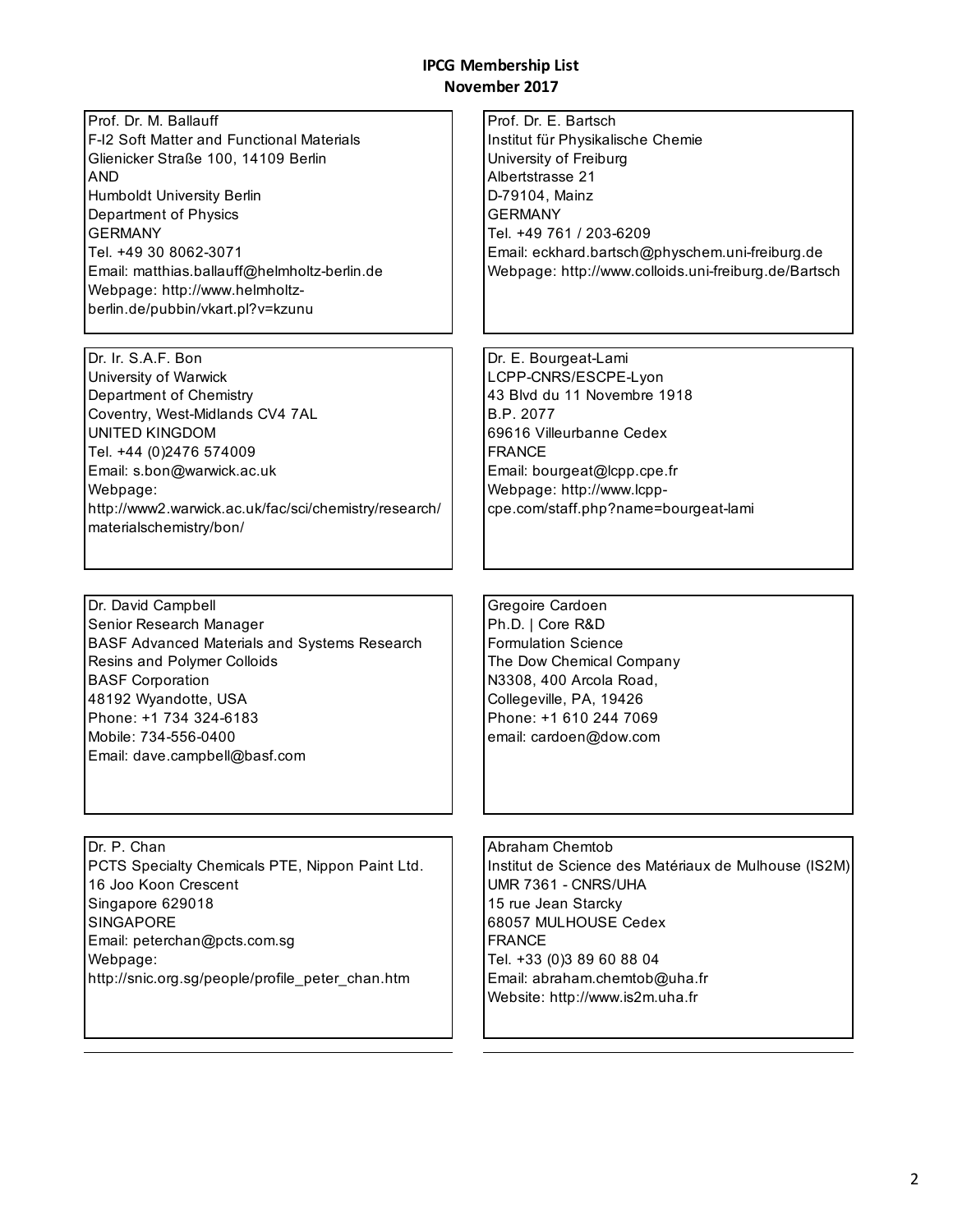| Professor Guosong Chen<br>Department of Macromolecular Science<br><b>Fudan University</b><br>310 Yuejin Hall, 220 Handan Rd.<br>Shanghai, China 200433<br>T&F: +86-21-55664275<br>M: +86-15001732089<br>Email: guosong@fudan.edu.cn                 | Professor Wenlong Cheng<br>Director of Research<br>Department of Chemical Engineering, Monash<br>University<br>Room 302, NH Building 82, 20 Research Way<br>Clayton, Victoria 3800 Australia<br>Tel.: +61 3 9905 3147<br>Fax: +61 3 9905 5686<br>Email: wenlong.cheng@monash.edu<br>Group Page: http://users.monash.edu.au/~wenlongc |
|-----------------------------------------------------------------------------------------------------------------------------------------------------------------------------------------------------------------------------------------------------|--------------------------------------------------------------------------------------------------------------------------------------------------------------------------------------------------------------------------------------------------------------------------------------------------------------------------------------|
| Prof. Dr. S. Choe                                                                                                                                                                                                                                   | Prof. Dr. J.P. Claverie                                                                                                                                                                                                                                                                                                              |
| Inha University<br>School of Chemical, Polymer and Biological<br>Engineering<br>Namku Yong-Hyun-dong 253, Inchon 402-751<br>REPUBLIC OF KOREA<br>Tel. +82-32-860-7467<br>Email: sjchoe@inha.ac.kr<br>Webpage: http://whs.inha.ac.kr/~k1031/home.htm | Professor of Chemistry<br>Canada Research Chair in Organic and Hybrid<br><b>Advanced Materials</b><br>Dept of Chemistry University of Sherbrooke<br>2500, Blvd de l'Université Sherbrooke, Qc, J1K2R1<br>Tel. 819 821 7246<br>Email: jerome.claverie@usherbrooke.ca                                                                  |
|                                                                                                                                                                                                                                                     |                                                                                                                                                                                                                                                                                                                                      |
| Dr. Catheline Colard                                                                                                                                                                                                                                | Prof. Michael Cunningham                                                                                                                                                                                                                                                                                                             |
| colardcatheline@gmail.com                                                                                                                                                                                                                           | Queen's University<br>Department of Chemical Engineering<br>99 University Avenue<br>Kingston, Ontario K7L 3N6<br>CANADA<br>Tel. +613-533-2782<br>Email: Michael.Cunningham@queensu.ca<br>Webpage:<br>http://www.chemeng.queensu.ca/people/Faculty/Mich<br>aelCunningham/                                                             |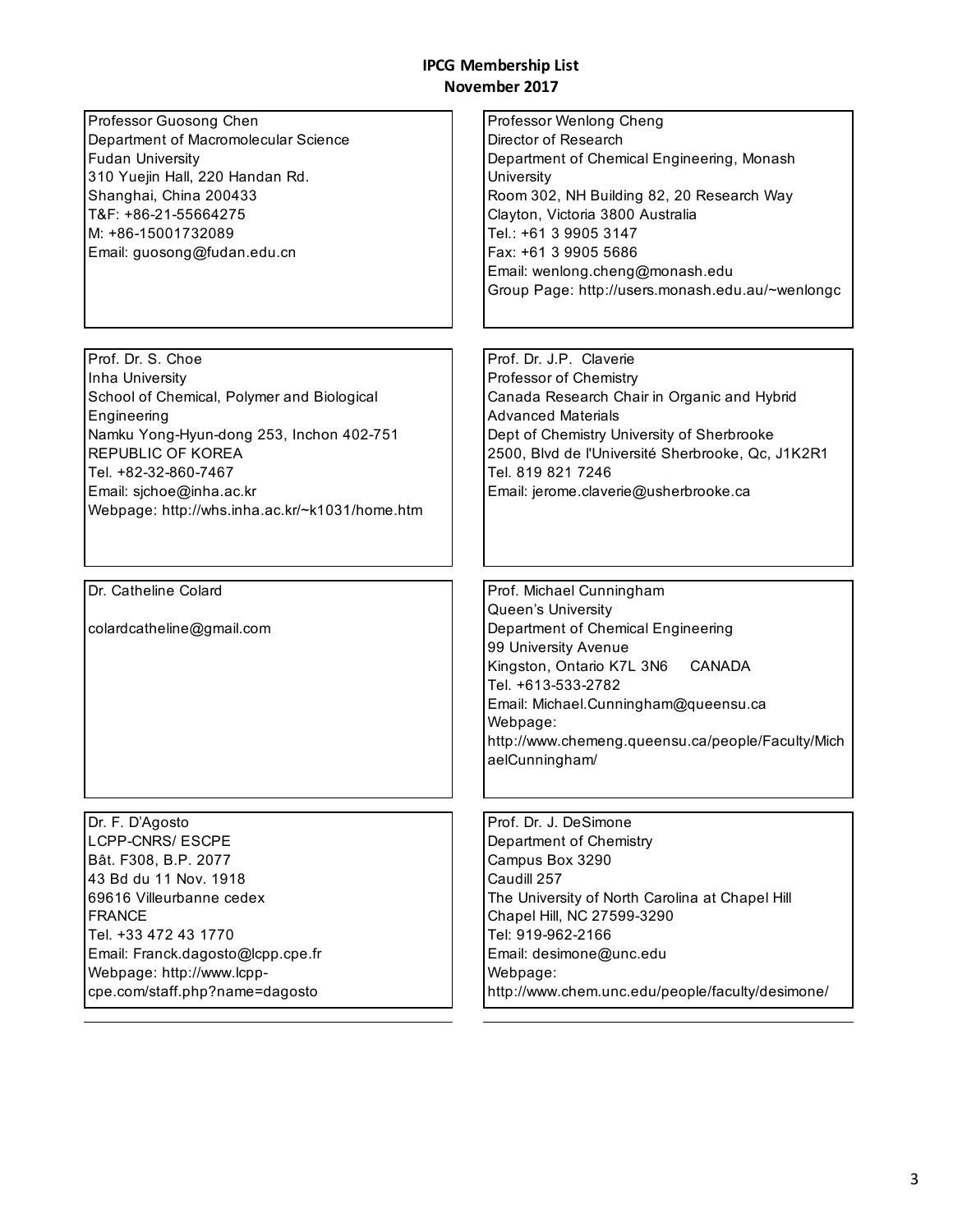| Dr. M. do Amaral<br>Gerente de Tecnologia e Inovação<br>Raízen S.A.<br>Tel. 55 (19) 3423 8739<br>Email: marcelo.amaral@raizen.com<br>Website: www.raizen.com                                                                                                                          | Gary Dombrowski<br>The Dow Chemical Company<br>400 Arcola Road<br>Collegeville, PA 19426<br>Tel: (610) 244-6327<br>Email: GaryDombrowski@dow.com                                                                                                                                                                                                                                                                                         |
|---------------------------------------------------------------------------------------------------------------------------------------------------------------------------------------------------------------------------------------------------------------------------------------|------------------------------------------------------------------------------------------------------------------------------------------------------------------------------------------------------------------------------------------------------------------------------------------------------------------------------------------------------------------------------------------------------------------------------------------|
| lan Drake<br>IDrake@dow.com                                                                                                                                                                                                                                                           | Dr. Marc A. Dubé<br>Professor<br>Dept. of Chemical and Biological Engineering<br>University of Ottawa<br>Room A334<br>161 Louis Pasteur Pvt., Ottawa, ON K1N 6N5<br><b>CANADA</b><br>Tel. 613-562-5800 ext. 6107<br>Email: Marc.Dube@uOttawa.ca<br>Website: http://by.genie.uottawa.ca/~dube/                                                                                                                                            |
| Dr. Pierre-Emmanuel Dufils<br>R&D Engineer<br><b>SOLVAY NOVECARE</b><br>Novecare Technology Center Europe<br>52, rue de la Haie Coq 93308 Aubervilliers cedex<br><b>FRANCE</b><br>Tel. +33 1 49 37 66 89<br>Email: pierre-emmanuel.dufils@solvay.com                                  | Prof. Etienne DUGUET<br>University of Bordeaux<br>Managing director of the cluster of excellence<br><b>AMADEus</b><br>Deputy director of ICMCB<br>Institut de Chimie de la Matière Condensée de<br>Bordeaux / CNRS<br>87, avenue du Docteur Albert Schweitzer<br>F-33 608 PESSAC Cedex, France<br>Phone: (+33) 540 002 651 - Fax: (+33) 540 002 761<br>E-mail address: duguet@icmcb-bordeaux.cnrs.fr or<br>etienne duquet@u-hordeaux1 fr |
| Dr. Mohamed S. El-Aasser<br>Lehigh University<br>Department of Chemical and Biomolecular<br>Engineering<br>lacocca Hall<br>111 Research Drive,<br>Bethlehem PA 18015<br><b>USA</b><br>Tel. +(610) 758-4810<br>Email: mse0@lehigh.edu<br>Webpage: https://www.lehigh.edu/~inemuls/mea/ | Dr. Bedri Erdem<br>Vice President of R&D<br>Rust-Oleum Corporation<br>8105 95th Street Pleasant Prairie WI 53158-2225<br>Email: bedri.erdem@rustoleum.com                                                                                                                                                                                                                                                                                |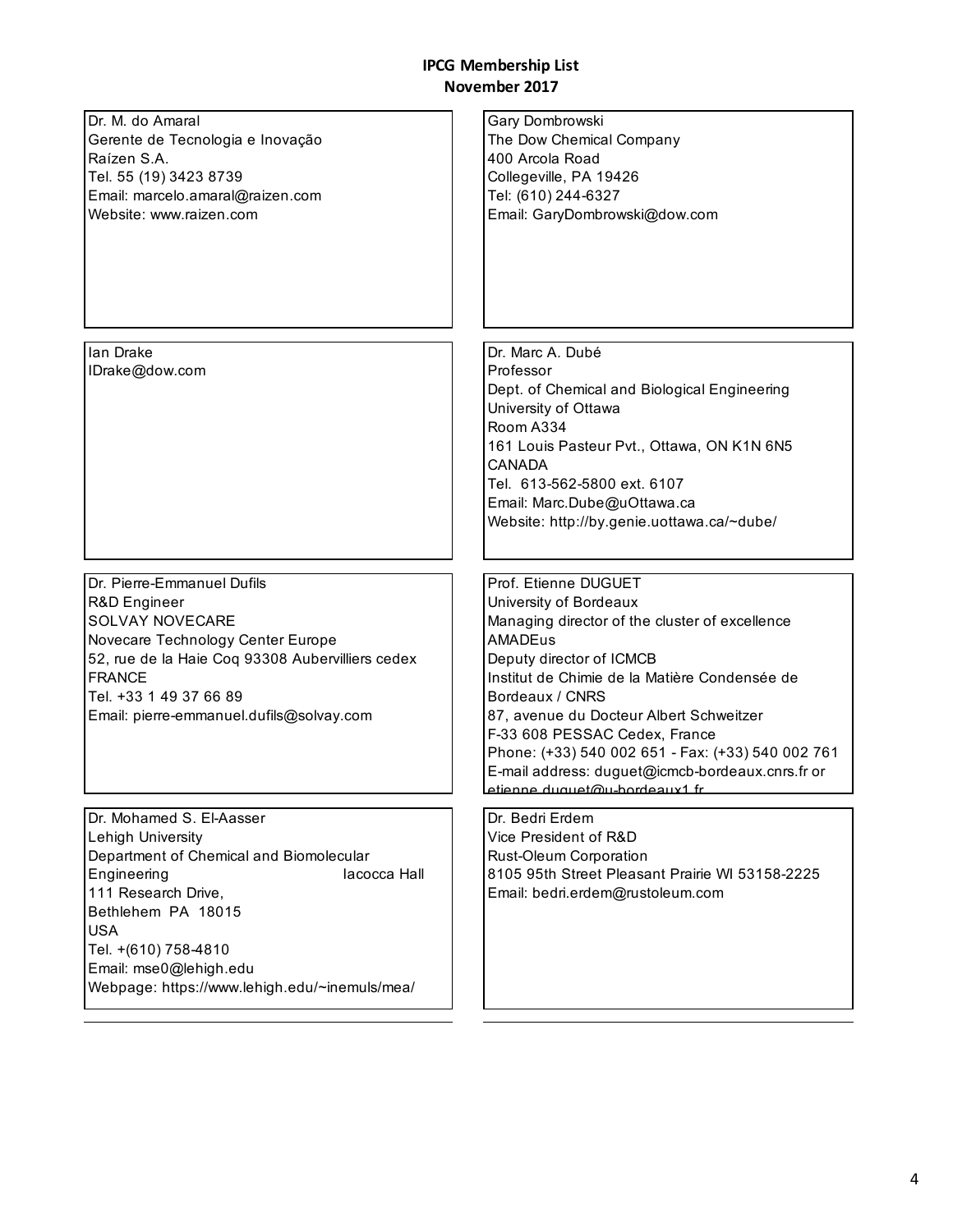| Dr. Abdelhamid Elaissari<br>Director of Research at CNRS<br>Colloids in Bionanotechnology<br>LAGEP Laboratory@CPE-Lyon<br>Claude Bernard University Lyon-1<br>69622 Villeurbanne Cedex, France<br>Phone: (33) 4 72 43 18 41<br>Email: elaissari@lagep.univ-lyon1.fr<br>Webpage: http://www-lagep.univ-lyon1.fr | Prof. Dr. R.M. Fitch<br><b>Fitch and Associates</b><br>12 Codorniz Road<br>El Prado NM 87529 USA<br>Website: www.bobfitch.com<br>Email: bobfitch@newmex.com                                                                              |
|----------------------------------------------------------------------------------------------------------------------------------------------------------------------------------------------------------------------------------------------------------------------------------------------------------------|------------------------------------------------------------------------------------------------------------------------------------------------------------------------------------------------------------------------------------------|
| Dr. Jacqueline Forcada<br>Grupo de Ingeniería Química<br>Facultad de Ciencias Químicas<br>Universidad del País Vasco/Euskal Herriko<br>Unibertsitatea<br>Apdo. 1072 Donostia<br><b>SAN SEBASTIAN</b><br>Tel. 34 943 018182<br>Email: jacqueline.forcada@ehu.es                                                 | Dr. Warren T. Ford<br>2815 NE 28th Ave.<br>Portland, OR 97212<br>Adjunct Professor of Chemistry<br><b>Portland State University</b><br>Tel. 503-954-1963<br>Email: warren.ford@okstate.edu                                               |
| Dr. François Ganachaud<br>Chargé de Recherches CNRS<br>IMP@Lyon, UMR CNRS 5223<br>INSA-Lyon, Bâtiment Jules Verne<br>17, avenue Jean Capelle<br>69621 Villeurbanne Cedex<br>Email: francois.ganachaud@insa-lyon.fr<br>Tel: 33 4 72 43 71 04<br>Mobile phone: 33 6 83 02 18 02                                  | Dr. Alice Gast<br>Office of the President<br>Level 4 Faculty Building<br>Imperial College London<br>London, SW7 2AZ<br>Tel: +44 (0)20 7594 5002<br>Email: president@imperial.ac.uk                                                       |
| Prof. Dr. A.L. German<br>(RETIRED MEMBER)<br>Eindhoven University of Technology<br>Dept of Polymer Chemistry and Coatings Technology<br>PO Box 513<br>5600 MB Eindhoven<br>THE NETHERLANDS<br>Fax: +31 40 246-3966<br>Email: a.german@chello.nl                                                                | Professor Robert G Gilbert<br><b>Hartley Teakle Building</b><br>University of Queensland<br>Brisbane Qld 4072<br>Australia<br>Tel. +61 7 3365 4809 (office)<br>Email: b.gilbert@uq.edu.au<br>Webpage: http://www.uq.edu.au/gilbertgroup/ |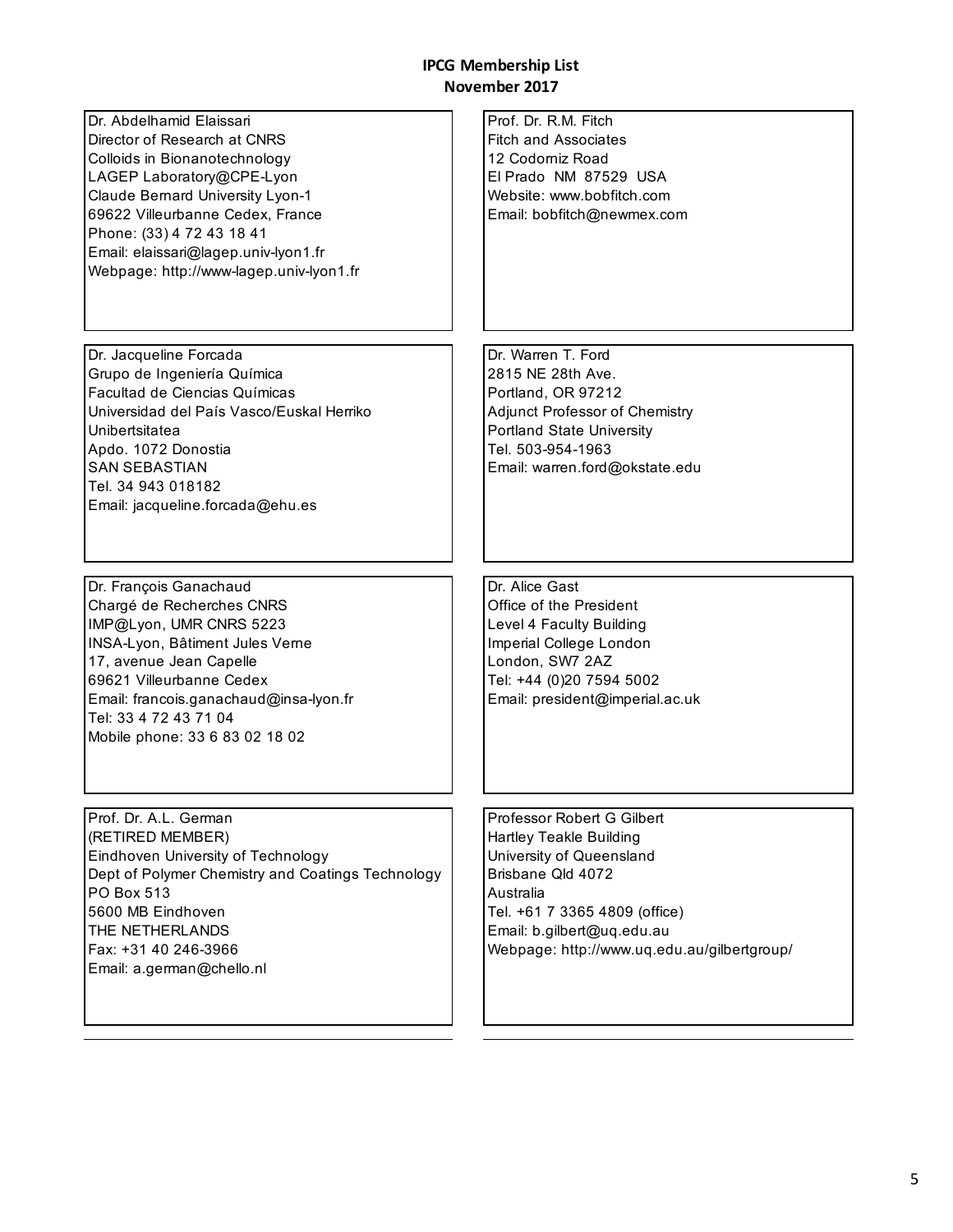| Professor James Gilchrist<br>Department of Chemical Engineering<br>Lehigh University<br>Bethlehem, PA 18015<br>Tel. 610-758-4781<br>Email: gilchrist@lehigh.edu                                                                                                                                                                                    | Dr. F.K. Hansen<br>University of Oslo<br>Department of Chemistry<br>PO Box 1033 Blindern<br>0315 OSLO<br><b>NORWAY</b><br>Tel. +47-228-55554<br>Email: f.k.hansen@kjemi.uio.no<br>Webpage:<br>http://www.mn.uio.no/kjemi/english/people/aca/fhanse<br>n/index.html                                    |
|----------------------------------------------------------------------------------------------------------------------------------------------------------------------------------------------------------------------------------------------------------------------------------------------------------------------------------------------------|-------------------------------------------------------------------------------------------------------------------------------------------------------------------------------------------------------------------------------------------------------------------------------------------------------|
| Dr. Roland Hass<br><b>Head of Applied Analytical Photonics</b><br>University of Potsdam<br>Physical Chemistry - innoFSPEC, Germany<br>Tel: +49 331 9776232<br>Email: Roland.Hass@uni-potsdam.de<br>Website: www.innofspec.de<br>&<br><b>Managing Partner</b><br>PDW Analytics GmbH, Germany<br>Tel: +49 331 27975022<br>Email: rh@pdw-analytics.de | Dr. Brian Hawkett<br>The University of Sydney<br>Key Centre for Polymer Colloids<br>School of Chemistry, Building F11<br>University of Sydney NSW 2006<br><b>AUSTRALIA</b><br>Tel. +61 2 9351 6973<br>Email: b.hawkett@chem.usyd.edu.au<br>Webpage:<br>http://www.kcpc.usyd.edu.au/Brian_Hawkett.html |
| Dr. W.D. Hergeth<br>(RETIRED MEMBER)<br><b>Wacker Chemie AG</b><br><b>GERMANY</b><br>Email: wdhergeth@t-online.de                                                                                                                                                                                                                                  | Dr. Hans Heuts<br>Laboratory of Macromolecular and Organic Chemistry<br>Department of Chemical Engineering & Chemistry<br>Eindhoven University of Technology<br>PO Box 513, 5600 MB Eindhoven, The Netherlands<br>Tel: +31-40-247 3600<br>Email: j.p.a.heuts@tue.nl                                   |
| Prof. Dr. D. Horak<br>Institute of Macromolecular Chemistry<br>Academy of Sciences the Czech Republic<br>Heyrovsky Sq. 2<br>162 06 Prague<br><b>CZECH REPUBLIC</b><br>Tel. +420 296 809 111<br>Email: horak@imc.cas.cz<br>Webpage:<br>http://www.avcr.cz/o_avcr/struktura/pracoviste/ziva/UM<br>CH.html                                            | Dr. C-C Ho<br>Universiti Tunku Abdul Rahman<br>Faculty of Engineering & Science<br>No. 13 Jalan 13/6, 46200 Petaling Jaya<br>Selangor D.E., Malaysia<br>Tel. (+6012) 3725818<br>Email: cchoho2001@yahoo.com<br>Webpage:<br>http://research.utar.edu.my/utargm/icp/HoCheeCheon<br>g/index.jsp          |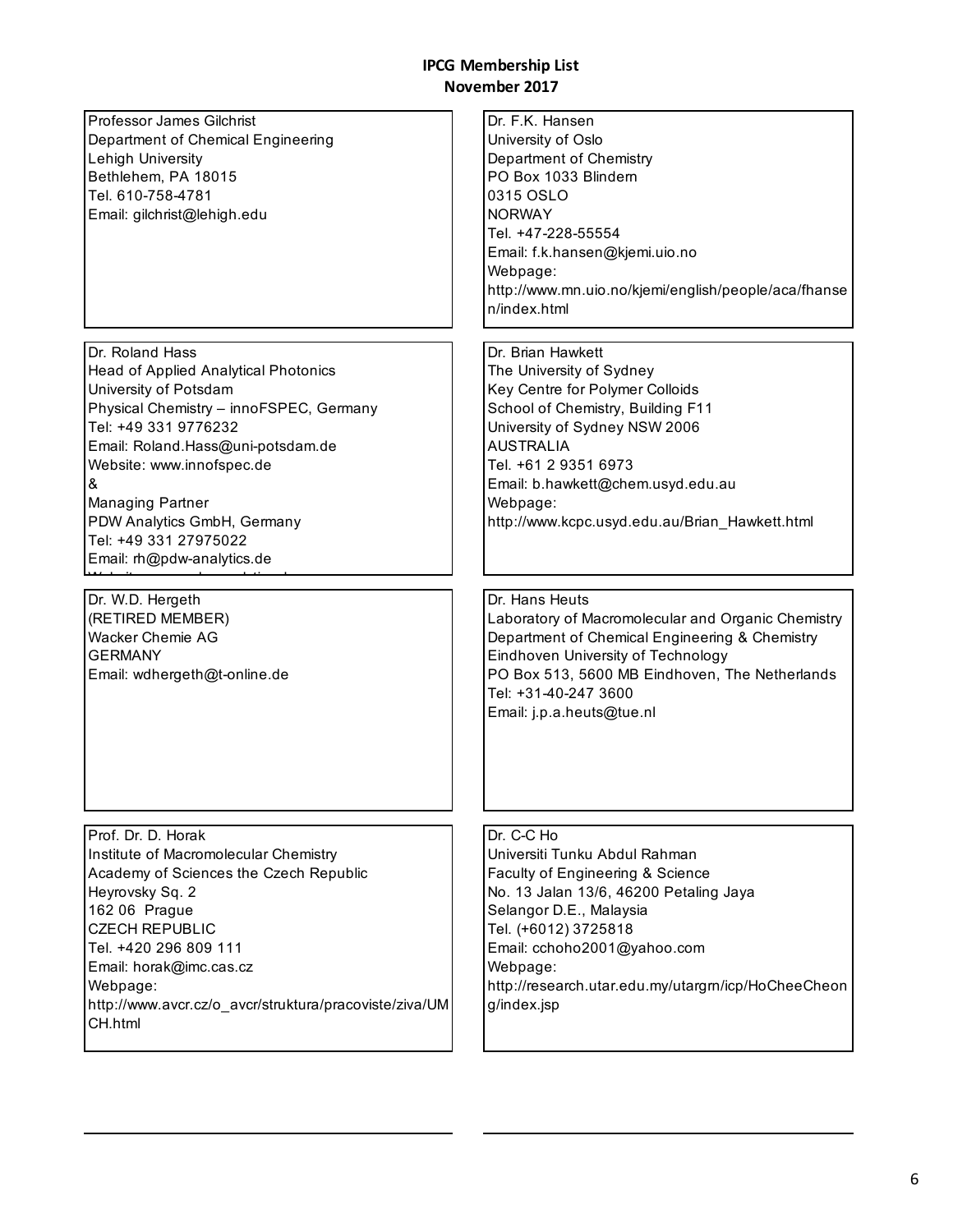| Steven M Howdle<br>Professor of Chemistry<br>Office B38, School of Chemistry<br>University of Nottingham<br><b>University Park</b><br>Nottingham, NG7 2RD, ENGLAND<br>Email: Steve.Howdle@nottingham.ac.uk<br>Website:<br>http://www.nottingham.ac.uk/research/groups/polymer<br>s-and-supercritical-fluids/index.aspx | Dr. N. Ise<br>23 Nakanosaka<br>Kamigamo, Kita-ku,<br>Kyoto 603-8024.<br><b>JAPAN</b><br>Fax: +81-75-701-3833<br>Email: norioise@sea.plala.or.jp                                                                                                                                                                                      |
|------------------------------------------------------------------------------------------------------------------------------------------------------------------------------------------------------------------------------------------------------------------------------------------------------------------------|--------------------------------------------------------------------------------------------------------------------------------------------------------------------------------------------------------------------------------------------------------------------------------------------------------------------------------------|
| Sunil Jayasuriya<br><b>BASF</b><br>Flat Rock, Michigan<br>Email: sunil.jayasuriya@basf.com                                                                                                                                                                                                                             | Prof. Dr. D. Johannsmann<br>Technische Universität Clausthal<br>Institut für Physikalische Chemie<br>Arnold-Sommerfeld-Str. 4<br>D-38678 Clausthal Zellerfeld<br><b>GERMANY</b><br>Tel. +49 (0) 5323 - 72 3768<br>Email: johannsmann@pc.tu-clausthal.de<br>Webpage: http://www.pc.tu-<br>clausthal.de/en/research/johannsmann-group/ |
| Dr. Ola Karlsson<br>Professor<br>Managing Director<br><b>MIP Technologies AB</b><br>Box 737, 220 07 Lund, Sweden<br>Tel. Direct: +46 (0)46 102617<br>Tel. Mobile: +46 (0)706 308574<br>Email: ola.karlsson@biotage.com                                                                                                 | Dr. H. Kawaguchi<br>Keio University<br>3-14-1 Hiyoshi, Kohoku-ku<br>Yokohama 223-8522<br><b>JAPAN</b><br>Tel. 045-566-1563<br>Email: haruma@applc.keio.ac.jp<br>Webpage: http://www.lcc.keio.ac.jp/cgi-<br>bin/public/display.cgi?table id=2&data id=88&je=1                                                                         |
| Dr. J. Keddie<br>Department of Physics<br>University of Surrey<br>Guildford, Surrey GU2 7XH<br><b>UNITED KINGDOM</b><br>Tel. 01483 68 6803<br>Email: j.keddie@surrey.ac.uk<br>Webpage:<br>http://www2.surrey.ac.uk/physics/people/joseph_kedd<br>ie/                                                                   | Dr. M. Keefe<br>DOW Chemical research corporate R&D<br>Dow Chemical, 1604 Building<br>Midland MI 48674<br><b>USA</b><br>Fax: +1-989-638-6356<br>Email: mhkeefe@dow.com                                                                                                                                                               |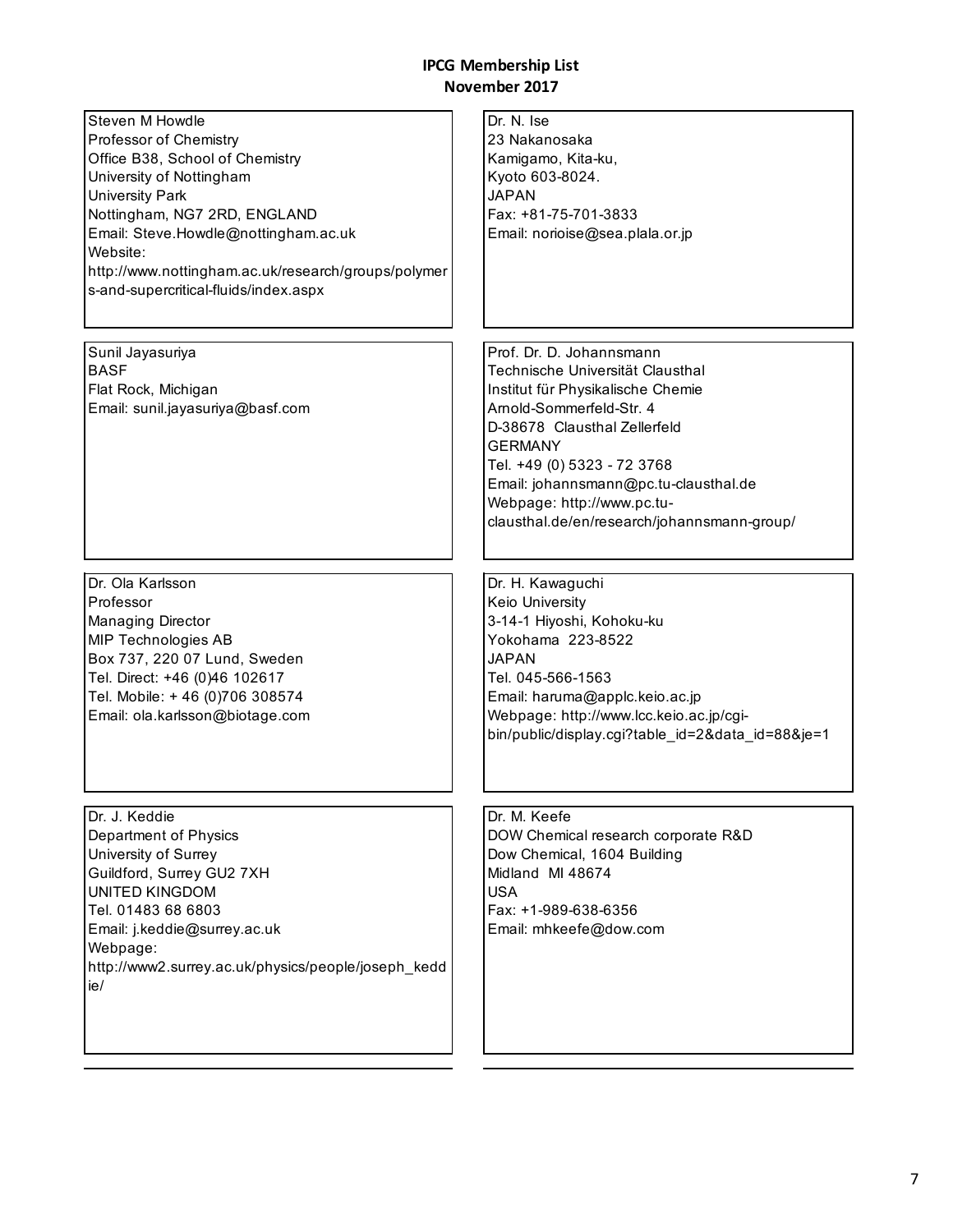Prof. J.H. Kim Department of Chemical Engineering Yonsei University 134 Sinchon-dong Seodaemoon-Ku Seoul 120-749 KOREA Tel. +82-2-2123-4162 Email: jayhkim@yonsei.ac.kr Webpage: http://www.nanotech.or.kr/eng/people01.php Dr. Seda Kızılel Koc University Chemical and Biological Engineering College of Engineering Sariyer, Istanbul, Turkey Tel. +90(212)338-1836 E-Mail: skizilel@ku.edu.tr Webpage: http://portal.ku.edu.tr/~skizilel Dr. ing. G.J.M Koper Delft University of Technology Department of Chemical Engineering (ChemE-SAS) PO Box 5045, 2600GA Delft Visit: Kamer 1.310, Julianalaan 136, 2628BL Delft Tel. +31 (15) 278 8218 Email: G.J.M.Koper@tudelft.nl Dr. I.M. Krieger 3460 S Green Rd # 101 Beachwood OH 44122 USA Tel. 216-921-6133 Email: imk@case.edu Dr. P. Lacroix-Desmazes Directeur de Recherche CNRS Ecole Nationale Supérieure de Chimie de Montpellier Equipe "Ingénierie et Architectures Macromoléculaires" UMR 5253 - Institut Charles Gerhardt 8, rue de l'Ecole Normale 34296 Montpellier Cedex 5, FRANCE Tel. + 33-4-67-14-72-05 Email: Patrick.Lacroix-Desmazes@enscm.fr Webpage: http://www.icgm.fr/ Prof. Dr. Katharina Landfester **Director** Max-Planck Institut für Polymerforschung Max Planck Institute for Polymer Research Ackermannweg 10 55128 Mainz, Germany Tel: +49(0)6131 379-170 Fax: +49(0)6131 379-370 Email: landfest@mpip-mainz.mpg.de Harm Langermans Senior Scientist Colloids & Interfaces DSM Material Science Centre B.V. 6167 RD Geleen, Netherlands Tel: +31 6 24692070 Email: harm.langermans@dsm.com Dr. Muriel Lansalot C2P2 – LCPP UMR 5265 (CNRS/UCBL/CPE Lyon) 43, bvd du 11 Novembre 1918 - BP 2077 69616 Villeurbanne Cedex FRANCE Tel. 33 (0)4 72 43 17 69 email: muriel.lansalot@univ-lyon1.fr Webpage: http://www.c2p2-

cpe.com/staff.php?name=lansalot

8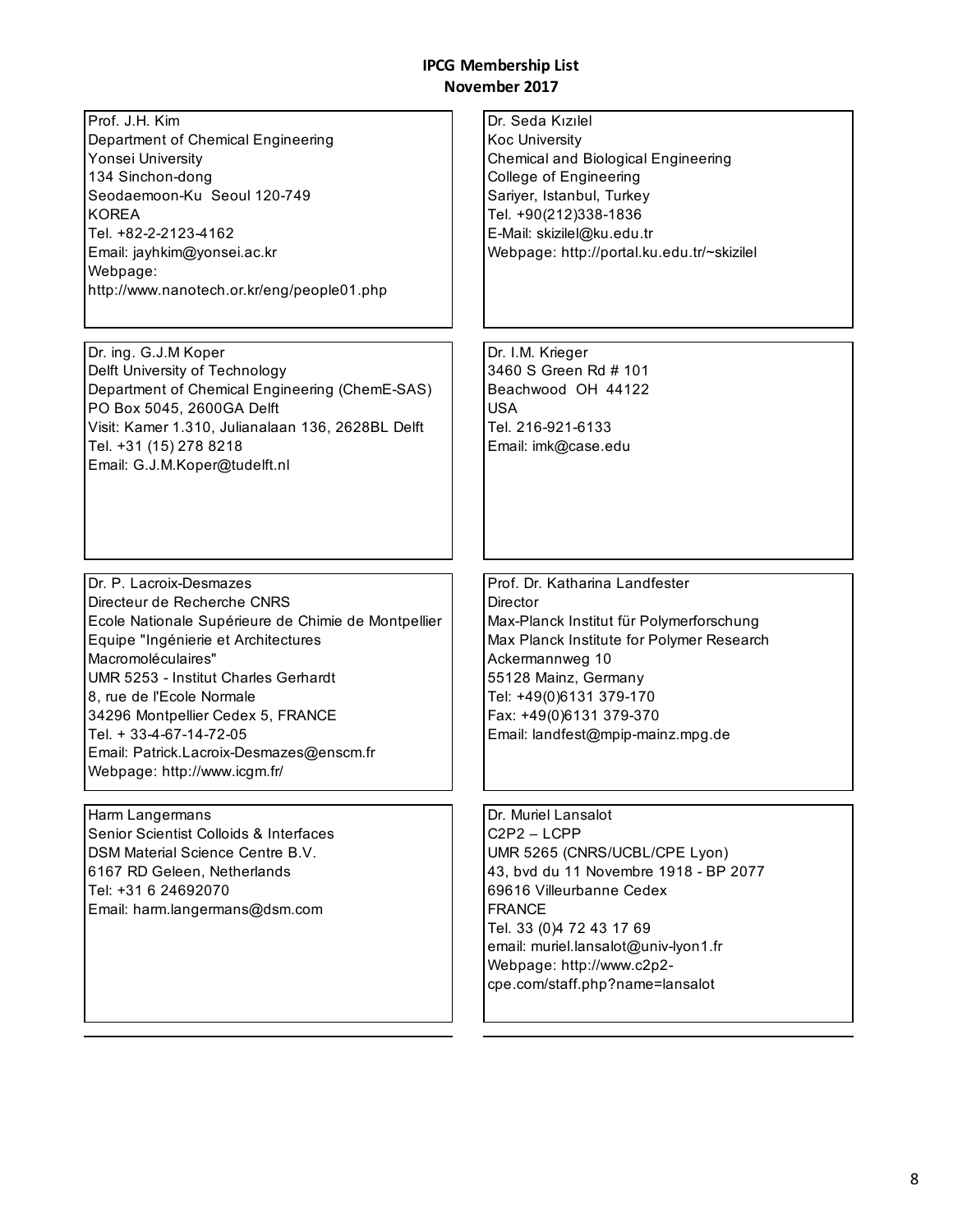| Dr. Willie Lau<br><b>Chief Scientist</b><br>Beijing Oriental Yuhong Waterproof Technology Co.<br>Ltd.<br>837 Warren Road<br>Lower Gwynedd, PA 19002<br>Tel. (H) 215-641-0730<br>Tel. (M) 267-474-2358<br>Email: wlau19002@yahoo.com                                                                                                                                         | Dr. Adam Law<br>Theory of Imhomogeneous Condensed Matter<br>Max-Planck-Institut für Intelligente Systeme<br>Heisenbergstrasse 3<br>70569 Stuttgart<br>Germany<br>Tel: +49 711 689 1905<br>Email: law@is.mpg.de                                                                                             |
|-----------------------------------------------------------------------------------------------------------------------------------------------------------------------------------------------------------------------------------------------------------------------------------------------------------------------------------------------------------------------------|------------------------------------------------------------------------------------------------------------------------------------------------------------------------------------------------------------------------------------------------------------------------------------------------------------|
| Professor Daeyeon Lee<br>Department of Chemical and Biomolecular<br>Engineering<br>University of Pennsylvania<br>220 S. 33rd St. Towne 311A<br>Philadelphia, PA 19104 USA<br>Tel: +1-215-573-4521<br>Email: daeyeon@seas.upenn.edu                                                                                                                                          | Dr. Do Ik Lee<br>Western Michigan University<br>College of Engineering and Applied Science<br>Kalamazoo, MI 49008-5462<br><b>USA</b><br>Tel: 989-631-6127<br>Email: doiklee@aol.com<br>Webpage:<br>http://www.wmich.edu/pci/faculty/lee_N.html                                                             |
| Prof. J. Leiza<br>The University of the Basque Country<br>Institute for Polymer Materials "POLYMAT"<br>Avenida de Tolosa 72, 20018 Donostia-San<br>Sebastián,<br><b>SPAIN</b><br>Phone: +34-943-018181<br>Email: jrleiza@ehu.es<br>Webpage: http://www.polymat.ehu.es/p286-<br>content/es/contenidos/informacion/polymat_staff_jose<br>ramon leiza/es leiza/jose ramon.html | Dr. Pei Li<br>Hong Kong Polytechnic University<br>Department of Applied Biology and Chemical<br>Technology, Office: Y845<br>Hung Hom, Kowloon, Hong Kong<br><b>CHINA</b><br>Tel. (852) 3400 8721<br>Email: bcpeili@polyu.edu.hk<br>Webpage: http://www.polyu.edu.hk/abct/en/staff-<br>singledemo.php?id=12 |
| Corinne E. Lipscomb<br><b>Technical Supervisor &amp; LSS Blackbelt</b><br>Corporate Research Materials Laboratory<br>Pressure Sensitive Adhesives & Release Materials<br>3M Center, 201-03-E-03 (S329)<br>St. Paul, MN 55144-1000, United States<br>Office: +1 651 736 5029<br>Fax: +1 651 737 5173<br>Email: celipscomb@mmm.com                                            | Prof. Dr. P.A. Lovell<br>The University of Manchester<br>School of Materials, MSS Tower<br>Manchester M13 9PL<br><b>UNITED KINGDOM</b><br>Tel. +44 (0)161 306 3568<br>Email: pete.lovell@manchester.ac.uk<br>Webpage:<br>http://www.materials.manchester.ac.uk/people/staff/pr<br>ofile/?ea=Peter.Lovell   |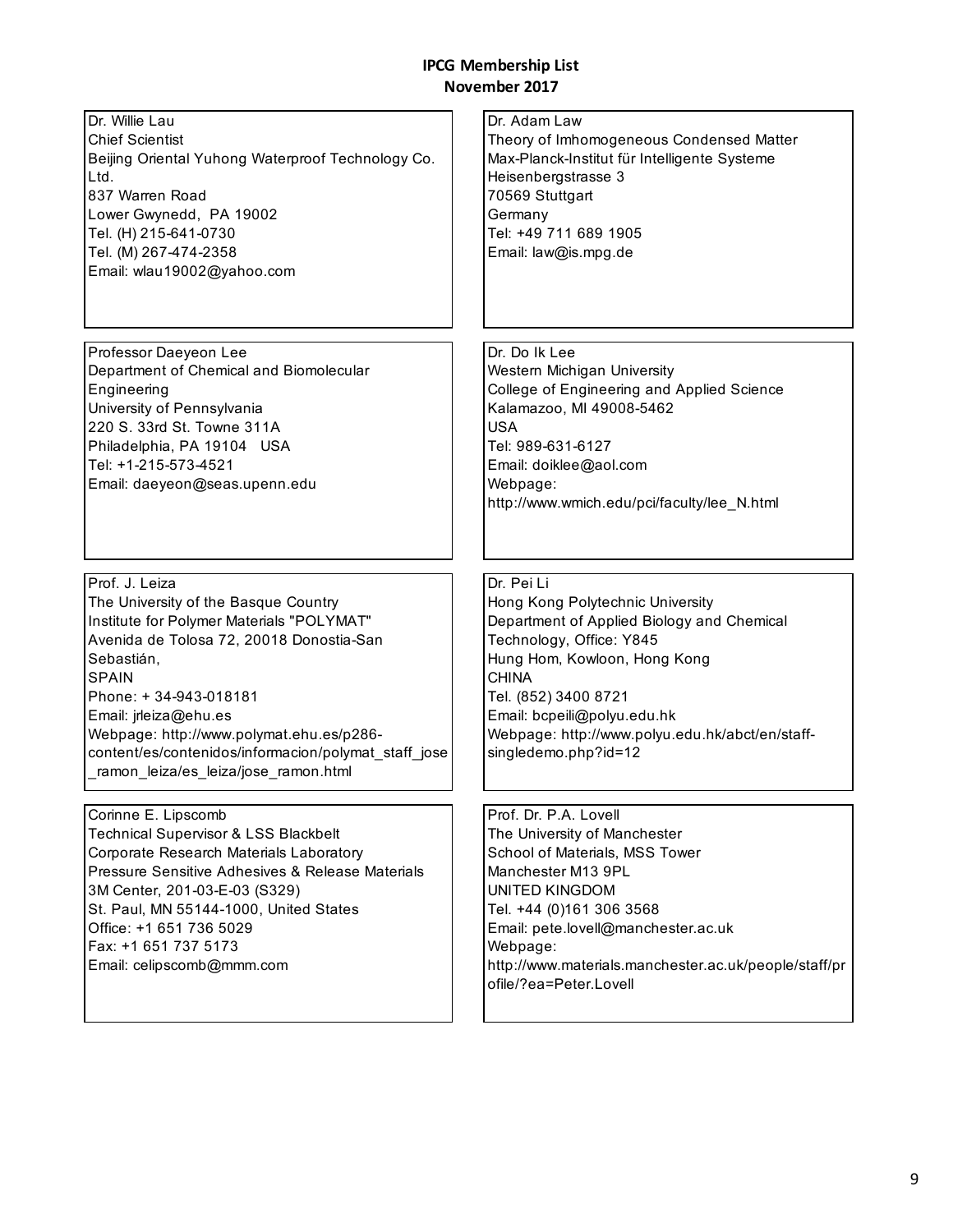÷,

| Ying-Yuh Lu<br>Corporate Scientist<br>3M Stationery and Office Supplies Division<br>3M Center, 250-2W-01<br>St. Paul, MN 55144<br>Te. 651-733-5289<br>Email: ylu2@mmm.com                                                                          | Prof. Dr. A. Lyon<br>Dean, Schmid College of Science and Technology<br><b>Chapman University</b><br>One University Drive<br>Orange, CA 92866<br>Tel. 714-997-6930<br>Email: lyon@chapman.edu                                                                                                                       |
|----------------------------------------------------------------------------------------------------------------------------------------------------------------------------------------------------------------------------------------------------|--------------------------------------------------------------------------------------------------------------------------------------------------------------------------------------------------------------------------------------------------------------------------------------------------------------------|
| Prof. Dr. G. Ma<br>Chinese Academy of Sciences<br>Institute of Process Engineering<br>Zhong-Guan-Cun<br>P.O. Box 353 Beijing 100080<br><b>CHINA</b><br>Fax: +86-10-826 27 072<br>Email: ghma@home.ipe.ac.cn<br>Webpage: http://english.ipe.cas.cn/ | Bryan McCulloch<br>Dow Chemical Company<br>400 Arcola Rd<br>Collegeville, PA 19426<br>Tel: (610) 244-7141.<br>Email: BMcCulloch@dow.com                                                                                                                                                                            |
| Dr. C. J. McDonald<br>Consultant<br>45 Rattle Hill Road<br>Southhampton, MA 01073<br><b>USA</b><br>Email: cjm@cjmcdonald.com                                                                                                                       | Dr. Timothy F. McKenna<br>Directeur de Recherche DR2<br>C2P2 - Equipe LCPP<br><b>ESCPE Lyon</b><br><b>Bât H Curien</b><br>43 Blvd du 11 Novembre, 1918<br>69616 Villeurbanne Cedex, FRANCE<br>Tel. +33 4 72 43 17 66<br>Webpage: www.c2p2-<br>cpe.com/staff.php?name=mckenna<br>Email: timothy.mckenna@lcpp.cpe.fr |
| Dr. Timo Melchin<br><b>R&amp;D MANAGER</b><br><b>INNOVATION POLYMERS</b><br><b>Wacker Chemie AG</b><br>Johannes-Hess-Straße 24<br>84489 Burghausen, Germany<br>Tel. +49 8677 83 86471<br>Email: timo.melchin@wacker.com                            | Prof. A.Y. Menshikova<br>Institute of Macromolecular Compounds<br>of Russian Academy of Sciences<br><b>Bol'shoi Prospect 31</b><br>199004 St. Petersburg, RUSSIA<br>Tel. +7-812-323-44-62<br>Email: asya@hq.macro.ru or<br>mensh asya@yahoo.com<br>Webpage: http://www.macro.ru/en/1.html                          |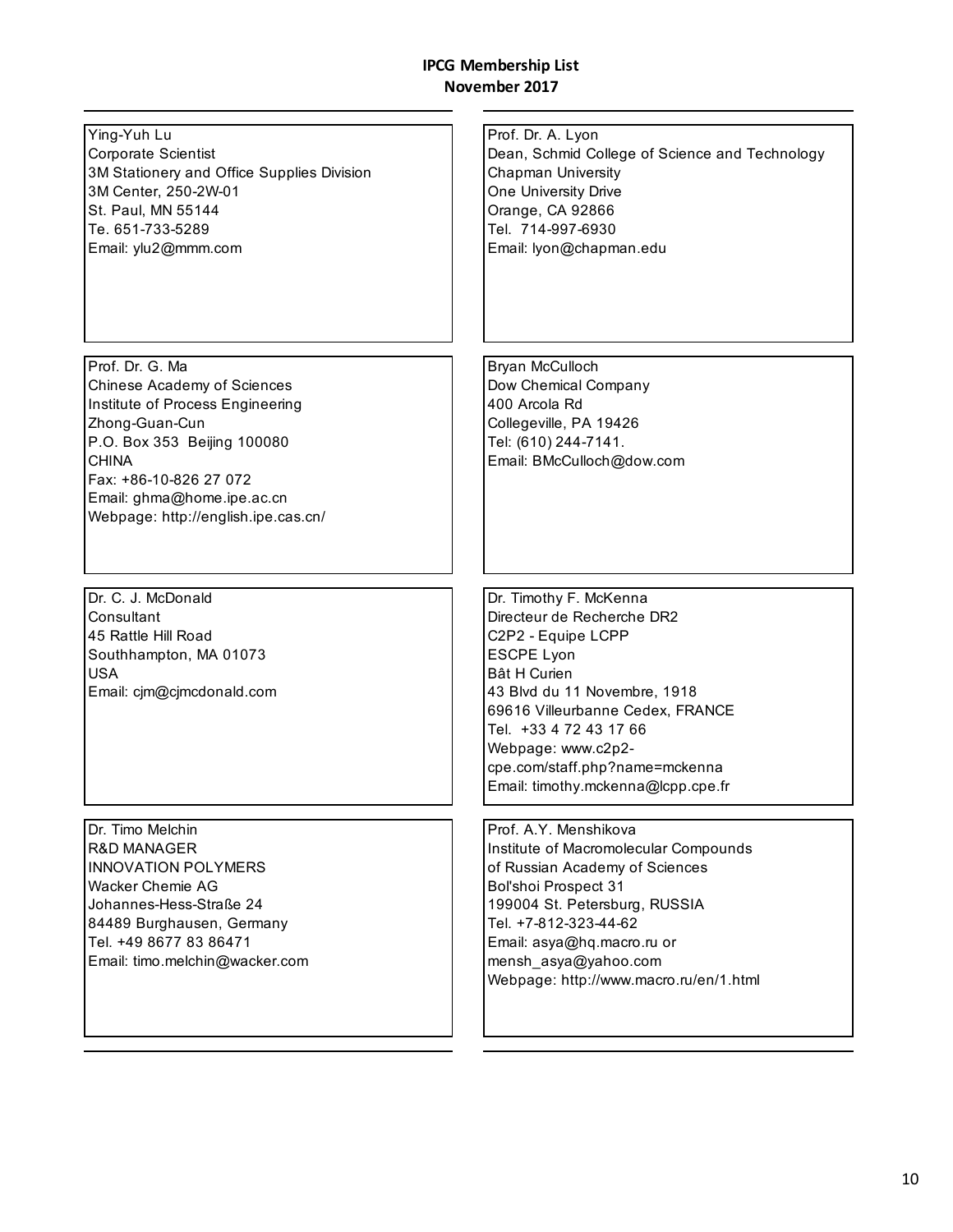| Dr. Dirk Mestach<br>Research & Development Manager Liquid Resins<br><b>Synthesis EMEA</b><br>Allnex<br>Synthesebaan 1 / P.O. Box 79,<br>4600 AB Bergen op Zoom, The Netherlands<br>Tel. + 31 164 276 582<br>Mobile. +31 62011 3008<br>Email: dirk.mestach@allnex.com<br>Website: www.allnex.com | <b>Chris Miller</b><br>Sr. Global Research Director<br>Arkema Coating Resins<br>410 Gregson Drive<br>Cary, NC 27511<br>Tel. 919-469-6749<br>Email: christopher.miller@arkema.com |
|-------------------------------------------------------------------------------------------------------------------------------------------------------------------------------------------------------------------------------------------------------------------------------------------------|----------------------------------------------------------------------------------------------------------------------------------------------------------------------------------|
| Daniel S. Miller<br>Sr. Research Engineer / Research Assignments<br>Program (RAP)<br>Dow Microbial Control<br>The Dow Chemical Company<br>400 Arcola, Office RC3546,<br>Collegeville, PA 19426<br>Tel. 610.244.6070<br>Email: DSMiller@dow.com                                                  | Dr. Hideto Minami<br>Associate Professor<br>Graduate School of Engineering,<br>Kobe University,<br>Tel/Fax: +81-78-803-6197<br>E-mail: minamihi@kobe-u.ac.jp                     |
| Dr. Roque J. Minari                                                                                                                                                                                                                                                                             | Prof. Dr. Michael Monteiro                                                                                                                                                       |
| Professor / Researcher                                                                                                                                                                                                                                                                          | Australian Institute for Bioengineering and                                                                                                                                      |
| Group of Polymers and Polymerization Reactors                                                                                                                                                                                                                                                   | Nanotechnology                                                                                                                                                                   |
| Institute of Technological Development for the                                                                                                                                                                                                                                                  | The University of Queensland                                                                                                                                                     |
| Chemical Industry (INTEC)                                                                                                                                                                                                                                                                       | St Lucia Q 4072                                                                                                                                                                  |
| Guemes 3450, Santa Fe - 3000 (Argentina)                                                                                                                                                                                                                                                        | Australia                                                                                                                                                                        |
| Tel: +54-342-4558450/1 (ext. 2027) - Fax: +54-342-                                                                                                                                                                                                                                              | Tel. + 61 7 334 64164                                                                                                                                                            |
| 4550944                                                                                                                                                                                                                                                                                         | Email: m.monteiro@uq.edu.au                                                                                                                                                      |
| Email: rjminari@santafe-conicet.gov.ar                                                                                                                                                                                                                                                          | Webpage: http://www.aibn.uq.edu.au/?page=33698                                                                                                                                   |
| Prof. Axel Müeller                                                                                                                                                                                                                                                                              | Prof. To NGAI                                                                                                                                                                    |
| Senior Editor, Polymer                                                                                                                                                                                                                                                                          | Department of Chemistry                                                                                                                                                          |
| Institute of Organic Chemistry                                                                                                                                                                                                                                                                  | The Chinese University of Hong Kong                                                                                                                                              |
| Johannes Gutenberg University Mainz                                                                                                                                                                                                                                                             | Shatin, N. T. Hong Kong                                                                                                                                                          |
| Duesbergweg 10-14                                                                                                                                                                                                                                                                               | Tel: + 852-394 31222                                                                                                                                                             |
| D-55128 Mainz, GERMANY                                                                                                                                                                                                                                                                          | Fax: + 852-260 35057                                                                                                                                                             |
| Tel. +49 (6131) 39-22372                                                                                                                                                                                                                                                                        | Email: tongai@cuhk.edu.hk                                                                                                                                                        |
| Email: axel.mueller@uni-mainz.de                                                                                                                                                                                                                                                                | Website:                                                                                                                                                                         |
| Webpage: www.mcii.de                                                                                                                                                                                                                                                                            | http://www.cuhk.edu.hk/research/NgaiToGroup/                                                                                                                                     |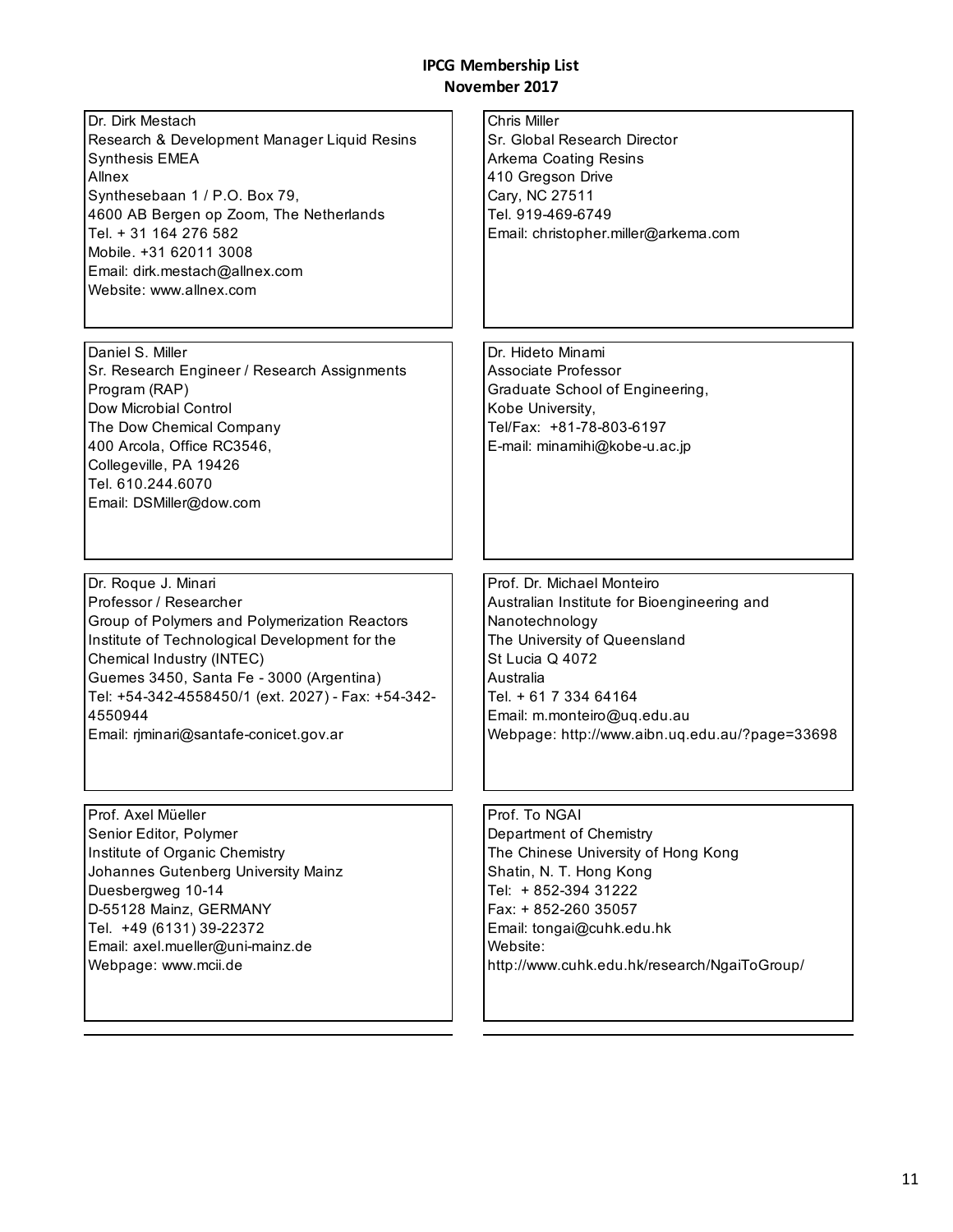| Prof. Dr. M. Okubo<br>Department of Chemical Science and Engineering,<br>Graduate School of Engineering,<br>Kobe University,<br>Kobe 657-8501, JAPAN<br>Tel. +81-78-803-6161<br>Email: okubo@kobe-u.ac.jp                                                                                                 | Dr. D. Ou-Yang<br>Lehigh University, Physics Department<br>16, Derning Lewis Lab<br>18015 Bethlehem, PA USA<br>Tel. 001 610 7583920<br>Email: hdo0@lehigh.edu<br>Webpage: http://www.lehigh.edu/~influids/index.html                                                                                                                 |
|-----------------------------------------------------------------------------------------------------------------------------------------------------------------------------------------------------------------------------------------------------------------------------------------------------------|--------------------------------------------------------------------------------------------------------------------------------------------------------------------------------------------------------------------------------------------------------------------------------------------------------------------------------------|
| Ad Overbeek<br>Senior Research Fellow DSM for Polymer and Resin<br>Chemistry<br>DSM Coating Resins   P.O. Box 123   5140 AC<br>Waalwijk   Netherlands<br>Tel: +31 416 689733<br>Email: Ad.Overbeek@dsm.com                                                                                                | Prof. Dr. R. Pelton<br>McMaster University, Dept of Chem. Engineering<br><b>SENTINEL- Bioactive Paper Network</b><br>1280 Main Street West<br>Hamilton, Ontario<br>CANADA L8S 4L7<br>Tel.: + 1 905 529 7070 ext. 27045<br>Email: peltonrh@mcmaster.ca<br>Website: http://www.papersci.mcmaster.ca                                    |
| Professor Emily Pentzer<br>Case Western Reserve University<br>Department of Chemistry<br>10900 Euclid Ave<br>Cleveland, OH, USA 44106<br>Tel: 216-368-3697<br>Office: Millis 418C<br>Associate Editor, Polymer Chemistry, RSC<br>Group website: http://caslabs.case.edu/pentzer/<br>Email: ebp24@case.edu | Dr. Marga Perello<br>R&D - Dow Building and Construction<br>Dow Europe GmbH<br>Bachtobelstrasse 3<br>8810 Horgen, Switzerland<br>Phone: +41 44 728 2645<br>Mobile: +41 78 823 6234<br>Email: mperello1@dow.com                                                                                                                       |
| Christian Pichot<br>4 rue des Cèdre Bleus<br>69800 SAINT-PRIEST-FRANCE<br>Email: christian.pichot@wanadoo.fr                                                                                                                                                                                              | Dr. Julien Pinaud<br>Université Montpellier 2<br>Institut Charles Gerhardt de Montpellier<br>Equipe ingénierie et architectures macromoléculaires<br>UMR 5253 CNRS-UM2-ENSCM-UM1<br>Bâtiment 17<br>Place Eugène Bataillon<br>34095 Montpellier Cédex 5<br>France<br>Tél. +33 (0)4 67 14 34 52<br>Email: julien.pinaud@univ-montp2.fr |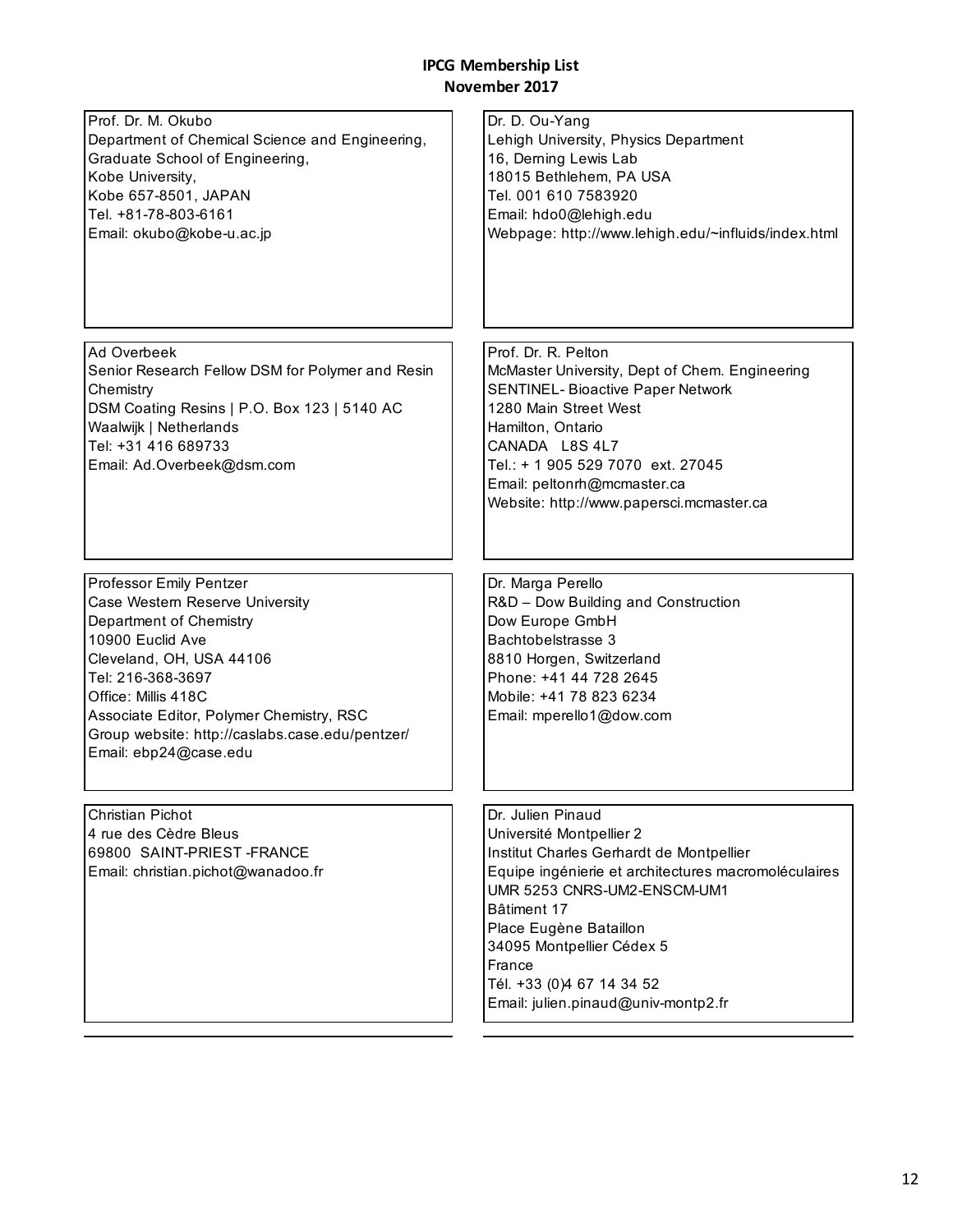| Jose Carlos Pinto<br>Programa de Engenharia Quimica / COPPE<br>Universidade Federal do Rio de<br>Janeiro Cidade Universitaria - CP: 68502 Rio de<br>Janeiro - 21945-970 RJ - BRASIL<br>Tel. 55-21-25628337<br>Email: pinto@peq.coppe.ufrj.br<br>Webpage:<br>http://www.peq.coppe.ufrj.br/Pessoal/Professores/pint<br>o/ | Dr. G.W. Poehlein<br>407 South Henry Street<br>Alexandria, VA 22314-5901<br>USA<br>Fax: +1 703 837-1109<br>Email: gspoehlein@aol.com                                                                                                                                          |
|-------------------------------------------------------------------------------------------------------------------------------------------------------------------------------------------------------------------------------------------------------------------------------------------------------------------------|-------------------------------------------------------------------------------------------------------------------------------------------------------------------------------------------------------------------------------------------------------------------------------|
| Dr. Bernd Reck<br><b>BASF SE</b><br>GMD/T - B1<br>67056 Ludwigshafen<br>Germany<br>Tel. +49 621 60 43320<br>Email: bernd.reck@basf.com                                                                                                                                                                                  | Prof. Dr. W. Richtering<br>Lehrstuhl für Physikalische Chemie II<br><b>RWTH Aachen University</b><br>Landoltweg 2, D-52056 Aachen<br><b>GERMANY</b><br>Tel. +49(0)241 80 94760 / 761<br>Email: richtering@rwth-aachen.de<br>Webpage: http://www.ipc.rwth-aachen.de/           |
| Dr. G. Riess<br><b>Ecole National Superierie</b><br>de Chimie de Mulhouse<br>3 rue a Werner<br>68093 Mulhouse Cedex FRANCE<br>Fax: +33 3 89 33 68 54<br>Email: g.riess@univ-mulhouse.fr or G.Riess@uha.fr                                                                                                               | Dr. S. Rimmer<br>Department of Chemistry<br>University of Sheffield<br>Sheffield S3 7HF<br><b>UNITED KINGDOM</b><br>Tel. +44 114 22 29565<br>Email: s.rimmer@sheffield.ac.uk<br>Webpage:<br>http://www.polymercentre.org.uk/staff/member.php?id<br>$= 54$                     |
| Prof. Dr. A. Ritcey<br>Universite Laval<br>Department of Chemistry,<br>Quebec City,<br>Quebec, G1K7P4<br><b>CANADA</b><br>Tel. 1-418-656-2368<br>Email: anna.ritcey@chm.ulaval.ca<br>Webpage:<br>http://www.chm.ulaval.ca/sections/ficheritcey.html                                                                     | Dr. W.B. Russel<br>(RETIRED MEMBER)<br>Dept of Chem. Engineering<br><b>Princeton University</b><br>Olden Street<br>Princeton, NJ 08544<br><b>USA</b><br>Tel. 609-258-4590<br>Email: wbrussel@princeton.edu<br>Webpage:<br>http://www.princeton.edu/che/people/faculty/russel/ |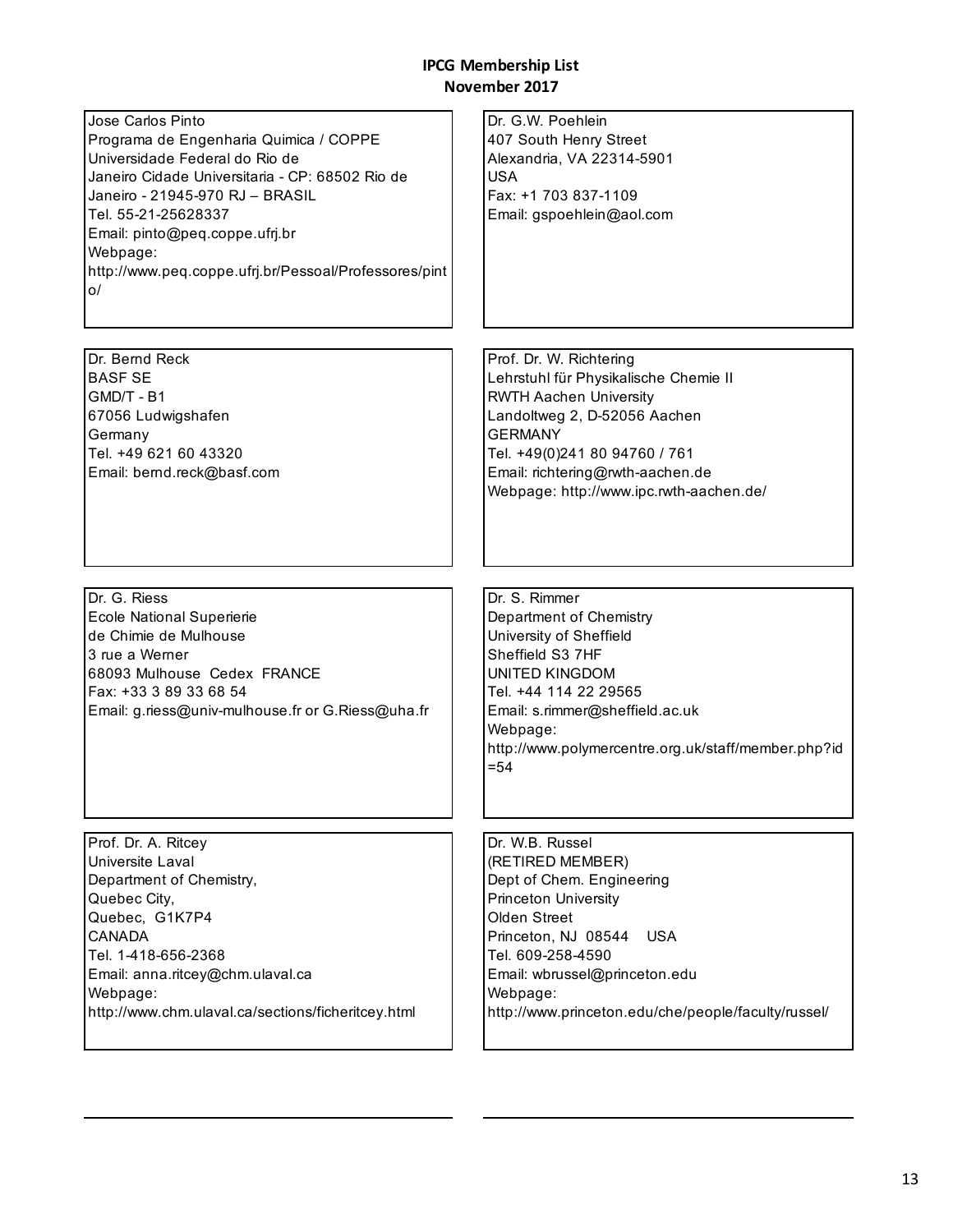| Dr. Luke Rochford<br>Department of Chemistry<br>University of Warwick<br>Warwick, UK<br>Tel: (02476) 522 543<br>Email: Luke.Rochford@warwick.ac.uk                                                                                                  | Dr eng. Jaroslaw Rogoza<br>Director of Research & Development, Member of the<br><b>Board</b><br>Synthos S.A.<br>ul. Chemikow 1<br>PL 32-600 Oświęcim<br><b>POLAND</b><br>Tel. +48 33 847 27 69<br>Email: jaroslaw.rogoza@synthosgroup.com                                               |
|-----------------------------------------------------------------------------------------------------------------------------------------------------------------------------------------------------------------------------------------------------|-----------------------------------------------------------------------------------------------------------------------------------------------------------------------------------------------------------------------------------------------------------------------------------------|
| Dr. Alex Routh<br>University of Cambridge<br>Department of Chemical Engineering<br><b>Pembroke Street</b><br>Cambridge<br>CB2 3RA<br>UK<br>Tel. +44 1223 765718<br>Email: afr10@cam.ac.uk                                                           | Professor Stefano Sacanna<br>Department of Chemistry<br>Molecular Design Institute<br>Department of Chemistry<br>New York University<br>29 Washington Place, Brown 666<br>New York, 10003 NY<br>Tel: +1 (212) 998-3766<br>Email: s.sacanna@nyu.edu<br>Website: http://sacannagroup.com/ |
| Dr. Jean-Baptiste Salmon<br>LOF, UMR 5258 Solvay, CNRS, université de<br><b>Bordeaux</b><br>178 avenue Schweitzer,<br>3308 PESSAC, FRANCE<br>Email: jean-baptiste.salmon-exterieur@solvay.com<br>Webpage: http://www.lof.cnrs.fr/spip.php?article24 | Dr. Sofie Sannen<br>Research and development Specialist<br>Kaneka Belgium N.V.<br>Nijverheidsstraat 16<br>B-2260 Westerlo-Oevel<br>Tel. 0032 14 25 62 13<br>Email: sofie.sannen@kaneka.be<br>Website: http://www.kaneka.be                                                              |
| Dr. Shahriar Sajjadi<br>Department of Physics<br>King's College London<br>Strand, London, WC2R 2LS, UK<br>Tel. 0044 (0)20 7848 2322<br>Email: shahriar.sajjadi-emami@kcl.ac.uk                                                                      | Dr. Enrique Saldivar<br>Email: esaldivar@ciqa.mx                                                                                                                                                                                                                                        |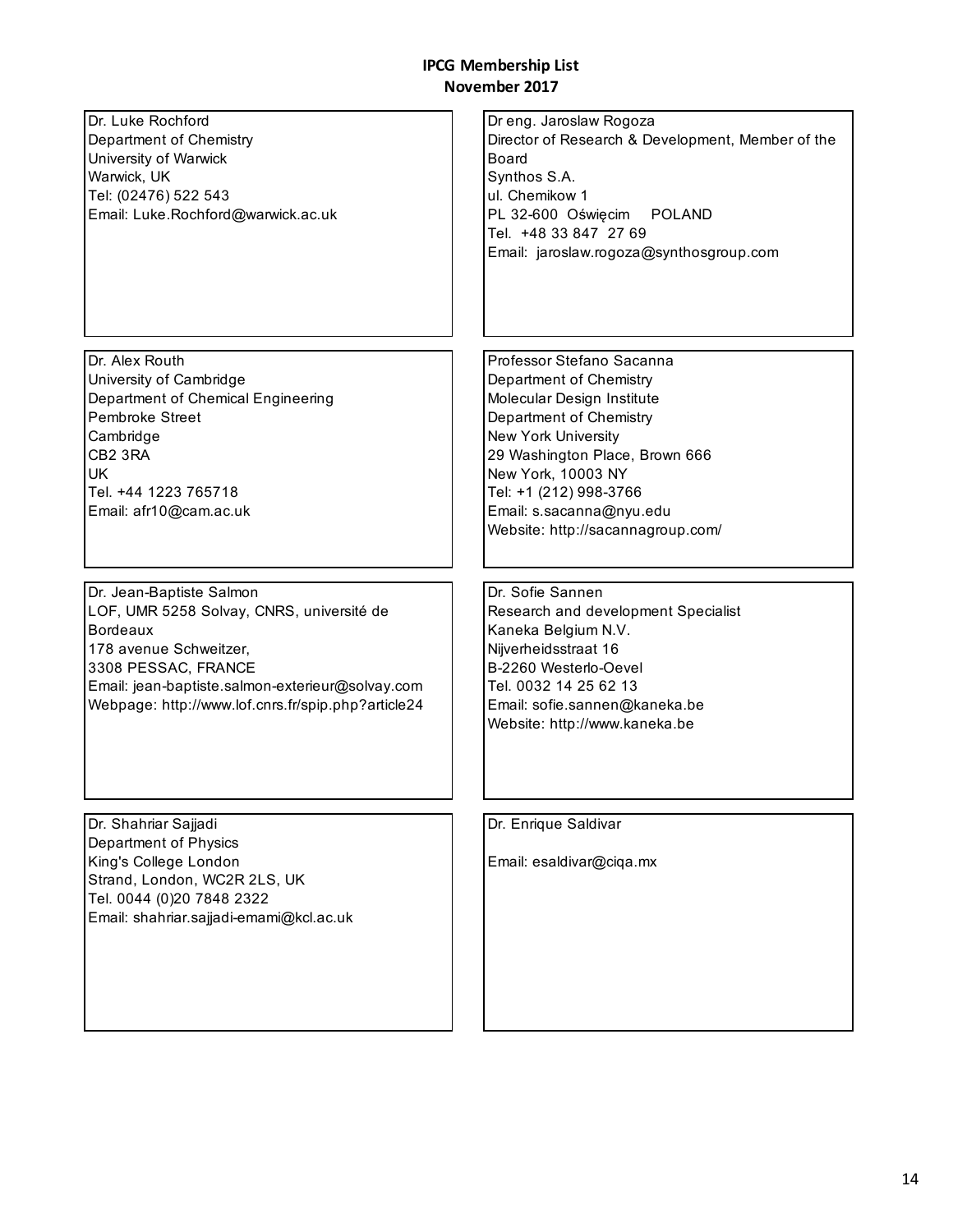| Dr. Maud Save<br><b>CNRS Senior Researcher</b><br>CNRS - University of Pau<br>Laboratory: IPREM institute, Team of Physics and<br>Chemistry of Polymer<br>Tél. +33 (0)5 40 17 50 14<br>Email: maud.save@univ-pau.fr<br>Website: http://iprem-epcp.univ-pau.fr/live/Research<br>Personal webpage:<br>http://iprem-epcp.univ-pau.fr/live/personnel/SAVE | Prof. F.J. Schork<br>Georgia Institute of Technology School of Chemical &<br><b>Biomolecular Engineering</b><br>311 Ferst Drive, N.W. Atlanta, GA 30332-0100<br>Tel. 404.385.2148<br>Email: joseph.schork@chbe.gatech.edu<br>Webpage:<br>http://www.chbe.gatech.edu/faculty/schork.php |
|-------------------------------------------------------------------------------------------------------------------------------------------------------------------------------------------------------------------------------------------------------------------------------------------------------------------------------------------------------|----------------------------------------------------------------------------------------------------------------------------------------------------------------------------------------------------------------------------------------------------------------------------------------|
| Dr. K-V. Schubert<br>Email: Kai-Volker.Schubert@usa.dupont.com                                                                                                                                                                                                                                                                                        | Dr. Peter Shaw<br><b>Chief Scientist</b><br>Synthomer<br>Central Road, Templefields<br>Harlow, Essex<br>Tel. 0044 (0)1279 436211<br>Email: Peter.Shaw@synthomer.com<br>Website: www.synthomer.com                                                                                      |
| Prof. S. Slomkowski                                                                                                                                                                                                                                                                                                                                   | Prof. J. Snuparek                                                                                                                                                                                                                                                                      |
| Polish Academy of Science<br>Centre for Mol. & Macromol Studies<br>Sienkiewicza 112<br>PL-90363 Lodz POLAND<br>Tel. +48(42) 6826 537<br>Email: staslomk@bilbo.cbmm.lodz.pl<br>Webpage:<br>http://www.cbmm.lodz.pl/en/slomkowski.html                                                                                                                  | Department of Polymeric Materials<br>University of Pardubice<br>532 10 Pardubice<br><b>CZECH REPUBLIC</b><br>Tel. +420 466 037 501<br>Email: Jaromir.Snuparek@upce.cz<br>Webpage:<br>http://www.upce.cz/lideUPa.html?id=5067D87F-A63C-<br>4F2A-BCF7-C998AFC6B15F#z1                    |
| Dr. Mohsen Soleimani<br>Advanced Materials & Systems Research<br><b>BASF Corporation</b><br>1609 Biddle Avenue, 48192 Wyandotte, United<br><b>States</b><br>Phone: +1 734 324-2704<br>Email: mohsen.soleimani@basf.com                                                                                                                                | Dr. Peter R. Sperry<br>49 Woodview Drive<br>Doylestown<br>PA 18901<br><b>USA</b><br>Email: prsperry39@gmail.com                                                                                                                                                                        |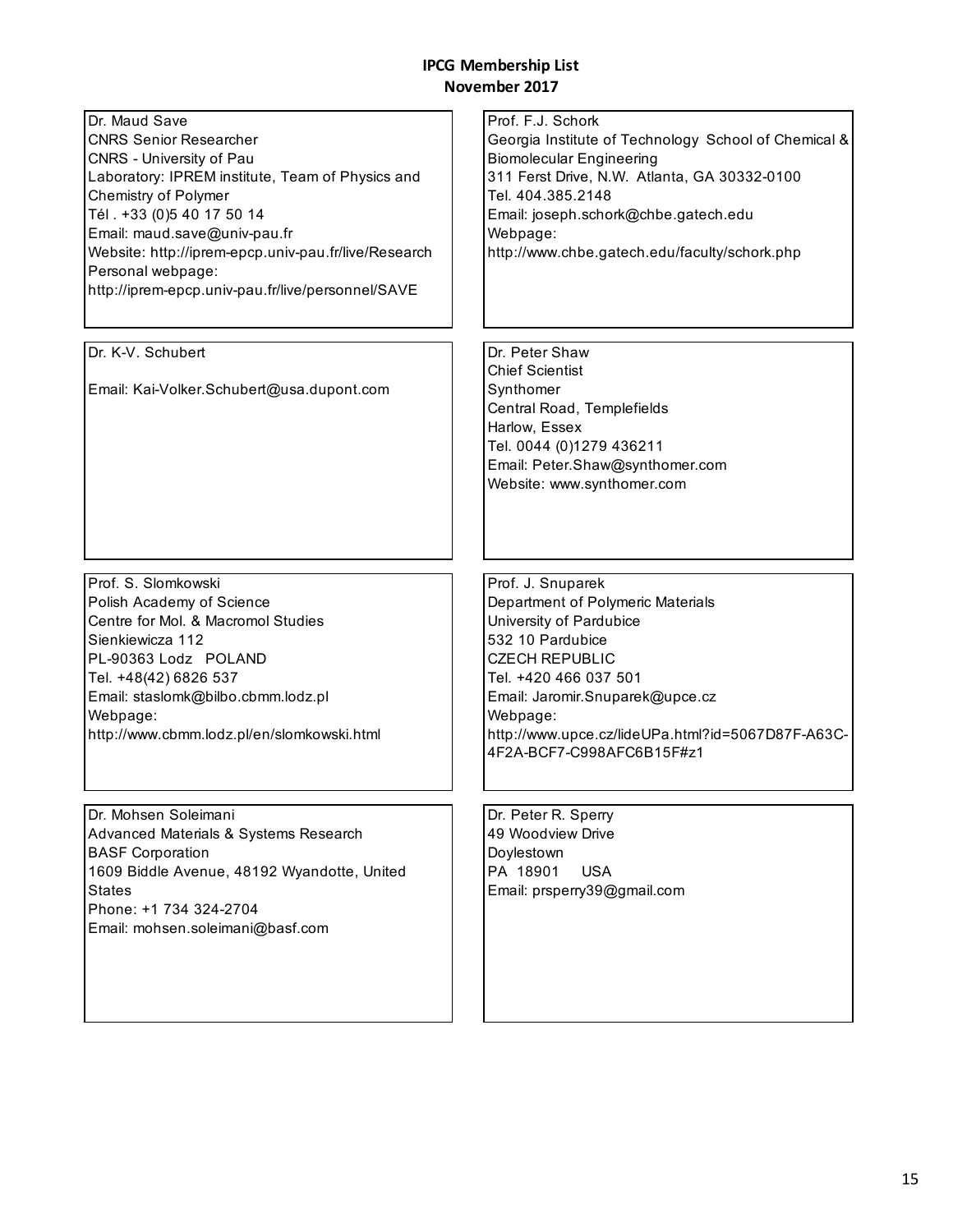Professor Natalie Stingelin, FRSC Functional Organic Materials Associate Editor, Journal of Materials Chemistry C Department of Materials and Centre for Plastic Electronics (CPE) Imperial College London, Exhibition Road London SW7 2AZ, UK Tel: +44 (0)207 594 6777 Email: natalie.stingelin@imperial.ac.uk Website: http://www3.imperial.ac.uk/people/n.stingelinstutzmann & http://pube.ree.org/en/journale/journaliseusa/jm<br>.

Professor Donald C. Sundberg Nanostructured Polymers Research Center Materials Science Program W112 Parsons Hall University of New Hampshire Durham, NH 03824-3547 USA Tel. 603-862-1878 Email: don.sundberg@unh.edu Webpage: http://www.unh.edu/prg/Sundberg.html

Dr. K. Tauer Max-Planck-Institut für Kolloid- und Grenzflächenforschung Abteilung Kolloidchemie Wissenschaftspark Potsdam-Golm D-14424 Potsdam Tel. +49-(0)331-567-9511 Email: klaus.tauer@mpikg.mpg.de Webpage: http://www.mpikg.mpg.de/staffmembers/22148

Jeff Stubbs HP Inc. San Diego, USA jeff.stubbs@hp.com

Dr. James Taylor (RETIRED MEMBER) BASF Corporation GKK/W Emulsions Research 1609 Biddle Ave, Drop Zone #3 Wyandotte, MI, 48138 USA Email: jamest1950@att.net

Dr. Stuart Thickett School of Physical Sciences – Chemistry University of Tasmania Sandy Bay, Tasmania 7005 Australia Tel: +61 3 6226 2783 Email: stuart.thickett@utas.edu.au

Donovan L. Thompson, PhD. Global R&D Americas AkzoNobel Surface Chemistry LLC 10 Finderne Ave, Suite A Bridgewater, NJ 08807 www.akzonobel.com Tel: +1 908-685-5293 M +1 912-547-7166 Email: Donovan.Thompson@akzonobel.com Prof. John Tsavalas University of New Hampshire Nanostructured Polymers Research Center, Nesmith G25 23 Academic Way Durham, NH 03824, USA Tel. +1 603 862-2293 Email: John.Tsavalas@unh.edu Webpage: http://www.unh.edu/prg/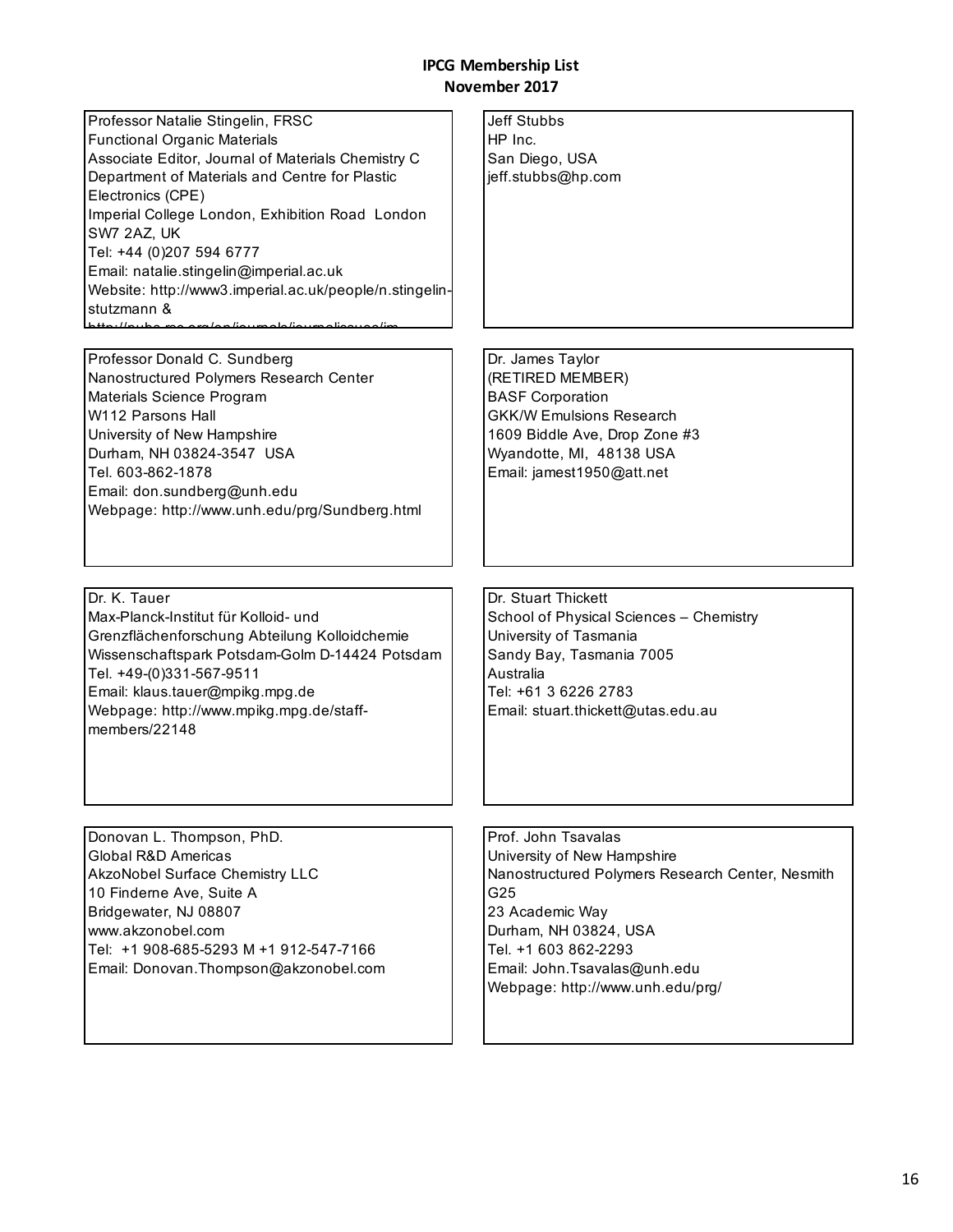÷,

| Dr. Dieter Urban<br>BASF SE, GKD/K - B001,<br>67056 Ludwigshafen, GERMANY<br>Phone: +49 621 60-21512<br>Email: dietersart@posteo.de                                                                                                                               | Prof. Dr. A. van Blaaderen<br>Debye Institute for NanoMaterials Science<br>Utrecht University, Ornstein Lab. (062)<br>Princeton Plein 5<br>3584 CC Utrecht<br>THE NETHERLANDS<br>Tel: +31-30-2532204 / 2952<br>Email: A.vanBlaaderen@uu.nl<br>Webpage: http://www.debye.uu.nl/ |
|-------------------------------------------------------------------------------------------------------------------------------------------------------------------------------------------------------------------------------------------------------------------|--------------------------------------------------------------------------------------------------------------------------------------------------------------------------------------------------------------------------------------------------------------------------------|
| Prof. Alex M. van Herk                                                                                                                                                                                                                                            | Dr. Jan Hein van Steenis                                                                                                                                                                                                                                                       |
| Institute for Chemical and Engineering Sciences                                                                                                                                                                                                                   | Operations Support Manager EMEA   Synthomer                                                                                                                                                                                                                                    |
| 1 Pesek Road, Jurong Island, Singapore                                                                                                                                                                                                                            | Phone: +49 2365 49-5159<br>Fax: +49 2365 49-4665                                                                                                                                                                                                                               |
| and<br>Eindhoven University of Technology pre-SCR                                                                                                                                                                                                                 | Mobile: +49 151 20320582                                                                                                                                                                                                                                                       |
| Den Dolech 2, 5600 MB Eindhoven, The Netherlands                                                                                                                                                                                                                  | Email: JanHein.vanSteenis@synthomer.com                                                                                                                                                                                                                                        |
| Email: alexander_herk@ices.a-star.edu.sg and<br>a.m.v.herk@tue.nl                                                                                                                                                                                                 | Web: www.synthomer.com                                                                                                                                                                                                                                                         |
| Prof. Jan Vermant<br><b>Professor of Soft Materials</b><br>ETH Zürich<br>Department of Materials<br>Vladimir-Prelog-Weg 5, HCl H 503<br>8093 Zürich, Switzerland<br>Phone: +41 44 633 33 55<br>Website: www.softmat.mat.ethz.ch<br>Email: jan.vermant@mat.ethz.ch | Dr. Marco A. Villalobos<br><b>Global Applications Development Director</b><br><b>Cabot Corporation</b><br>157 Concord Rd., Billerica, MA 01821<br>Tel: +1 978 670.8061<br>M: +1 978 430 8597<br>Email: marco.villalobos@cabotcorp.com                                          |
|                                                                                                                                                                                                                                                                   |                                                                                                                                                                                                                                                                                |
| Dr. A. Vrij<br>Rijksuniversiteit te Utrecht                                                                                                                                                                                                                       | Dr. N. Wagner<br>Center for Molecular and Engineering                                                                                                                                                                                                                          |
| van't Hoff Laboratorim                                                                                                                                                                                                                                            | Thermodynamics                                                                                                                                                                                                                                                                 |
| Padualaan 8                                                                                                                                                                                                                                                       | University of Delaware                                                                                                                                                                                                                                                         |
| 3584 CH Utrecht                                                                                                                                                                                                                                                   | Newark, DE 19716 USA                                                                                                                                                                                                                                                           |
| <b>NETHERLANDS</b><br>Fax: +31 30 533-870                                                                                                                                                                                                                         | Tel. 302-831-2543                                                                                                                                                                                                                                                              |
| Email: a.vrij@chem.uu.nl                                                                                                                                                                                                                                          | Email: wagnernj@udel.edu<br>Webpage:                                                                                                                                                                                                                                           |
|                                                                                                                                                                                                                                                                   | http://www.che.udel.edu/directory/facultyprofile.html?i                                                                                                                                                                                                                        |
|                                                                                                                                                                                                                                                                   | $d = 452$                                                                                                                                                                                                                                                                      |
|                                                                                                                                                                                                                                                                   |                                                                                                                                                                                                                                                                                |